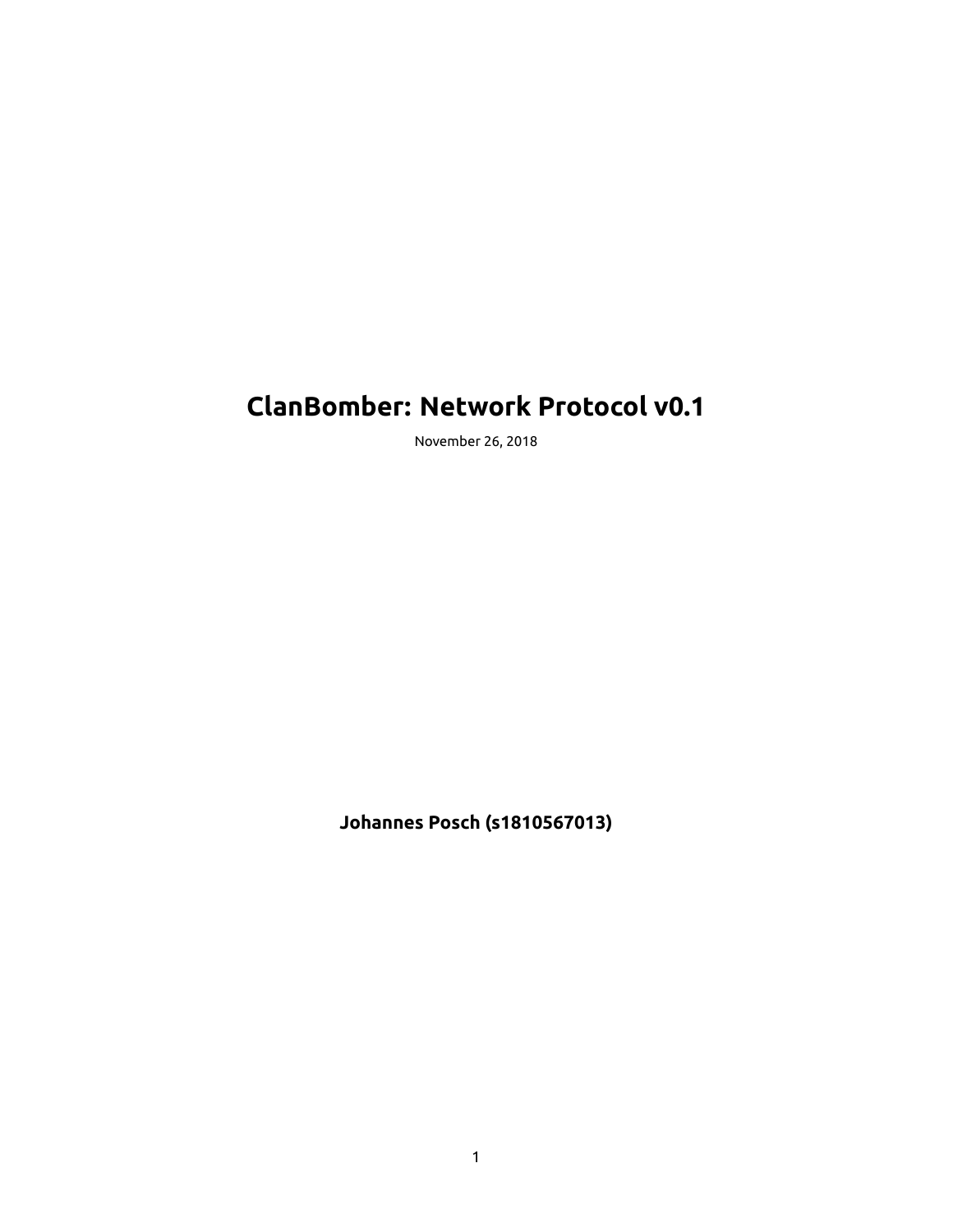## **Contents**

| $\mathbf 1$             | <b>Basic</b>                                                                                                                    |                |  |  |  |
|-------------------------|---------------------------------------------------------------------------------------------------------------------------------|----------------|--|--|--|
|                         | 1.1                                                                                                                             | 3              |  |  |  |
|                         | 1.2 <sub>1</sub>                                                                                                                | 3              |  |  |  |
|                         | 2 Client - Packet                                                                                                               |                |  |  |  |
|                         | 2.1                                                                                                                             | $\overline{4}$ |  |  |  |
|                         |                                                                                                                                 | $\overline{4}$ |  |  |  |
|                         |                                                                                                                                 | $\overline{4}$ |  |  |  |
|                         | $2.2^{\circ}$                                                                                                                   | $\overline{4}$ |  |  |  |
| $\overline{\mathbf{3}}$ | Server - Packet                                                                                                                 | 5              |  |  |  |
|                         | 3.1                                                                                                                             | 5              |  |  |  |
|                         | 3.1.1                                                                                                                           | 5              |  |  |  |
|                         | 3.1.2                                                                                                                           | 5              |  |  |  |
|                         | "timeout": [integer] $\dots\dots\dots\dots\dots\dots\dots\dots\dots\dots\dots\dots\dots\dots\dots\dots\dots\dots$<br>3.1.3      | 6              |  |  |  |
|                         | "field": [array(array(integer))] $\ldots \ldots \ldots \ldots \ldots \ldots \ldots \ldots \ldots \ldots \ldots \ldots$<br>3.1.4 | 6              |  |  |  |
|                         | 3.1.5                                                                                                                           | $\overline{7}$ |  |  |  |
|                         | 3.1.6                                                                                                                           | 8              |  |  |  |
|                         | 3.1.7                                                                                                                           | 8              |  |  |  |
| 4                       | Gamemode                                                                                                                        | 10             |  |  |  |
|                         | 4.1                                                                                                                             | 10             |  |  |  |
|                         | 4.2                                                                                                                             | 11             |  |  |  |
|                         | 4.3                                                                                                                             | 11             |  |  |  |
|                         | 5 Coordinate System<br>13                                                                                                       |                |  |  |  |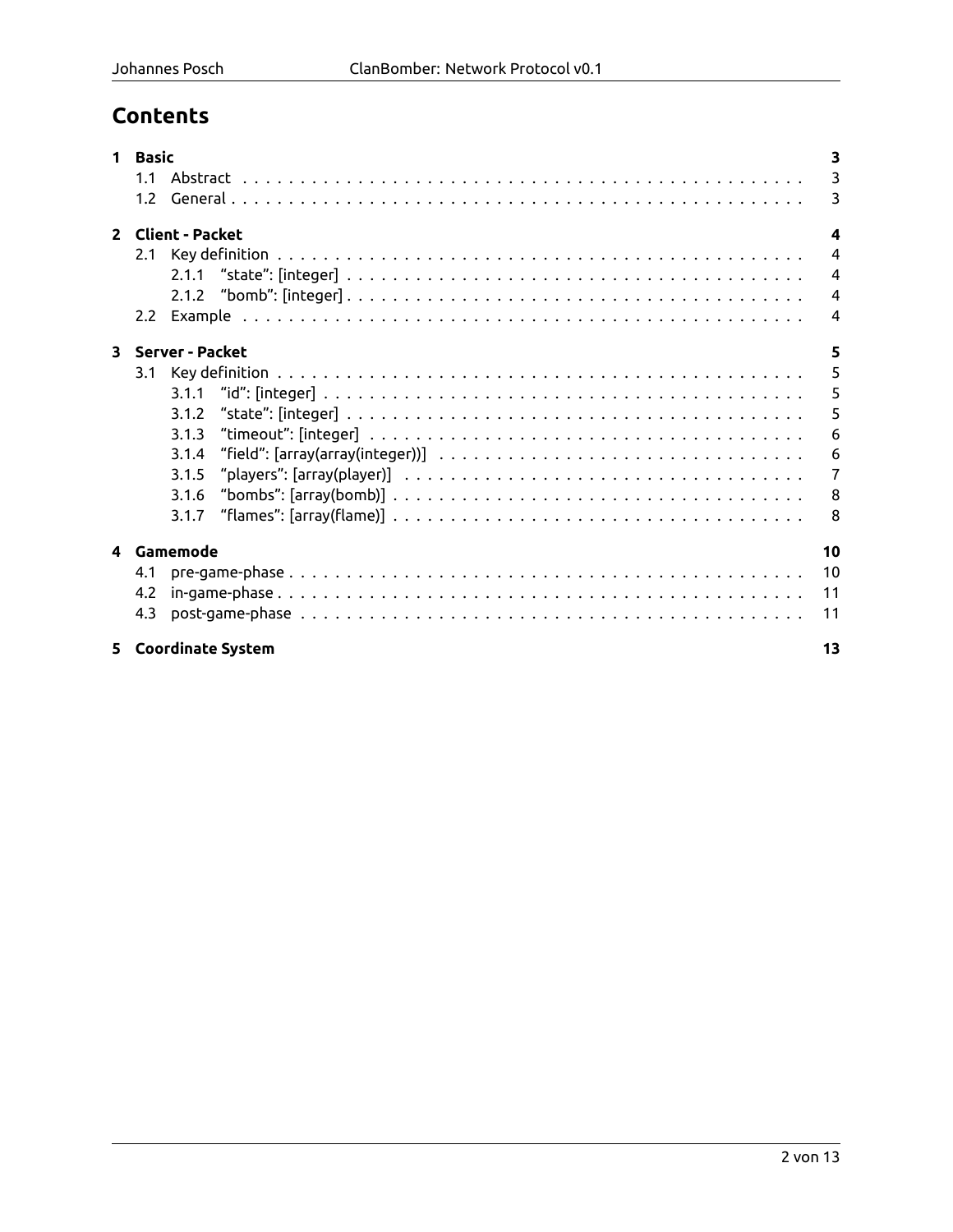## <span id="page-2-0"></span>**1 Basic**

#### <span id="page-2-1"></span>**1.1 Abstract**

This document defines the transfer protocol between the server and the clients for the ClanBomber project. This project will be implemented as part of the Industrial Software Development class by Group 1.

#### <span id="page-2-2"></span>**1.2 General**

In this protocol, the JSON format is used to transmit the data. The protocol defines that the client always sends the client packet (see chapter [2\)](#page-3-0) to the server. The server responds with a server packet (see chapter [3](#page-4-0)). Figure [1](#page-2-3) shows the sequence for one basic transaction.



<span id="page-2-3"></span>Figure 1: Shows one transaction between client and server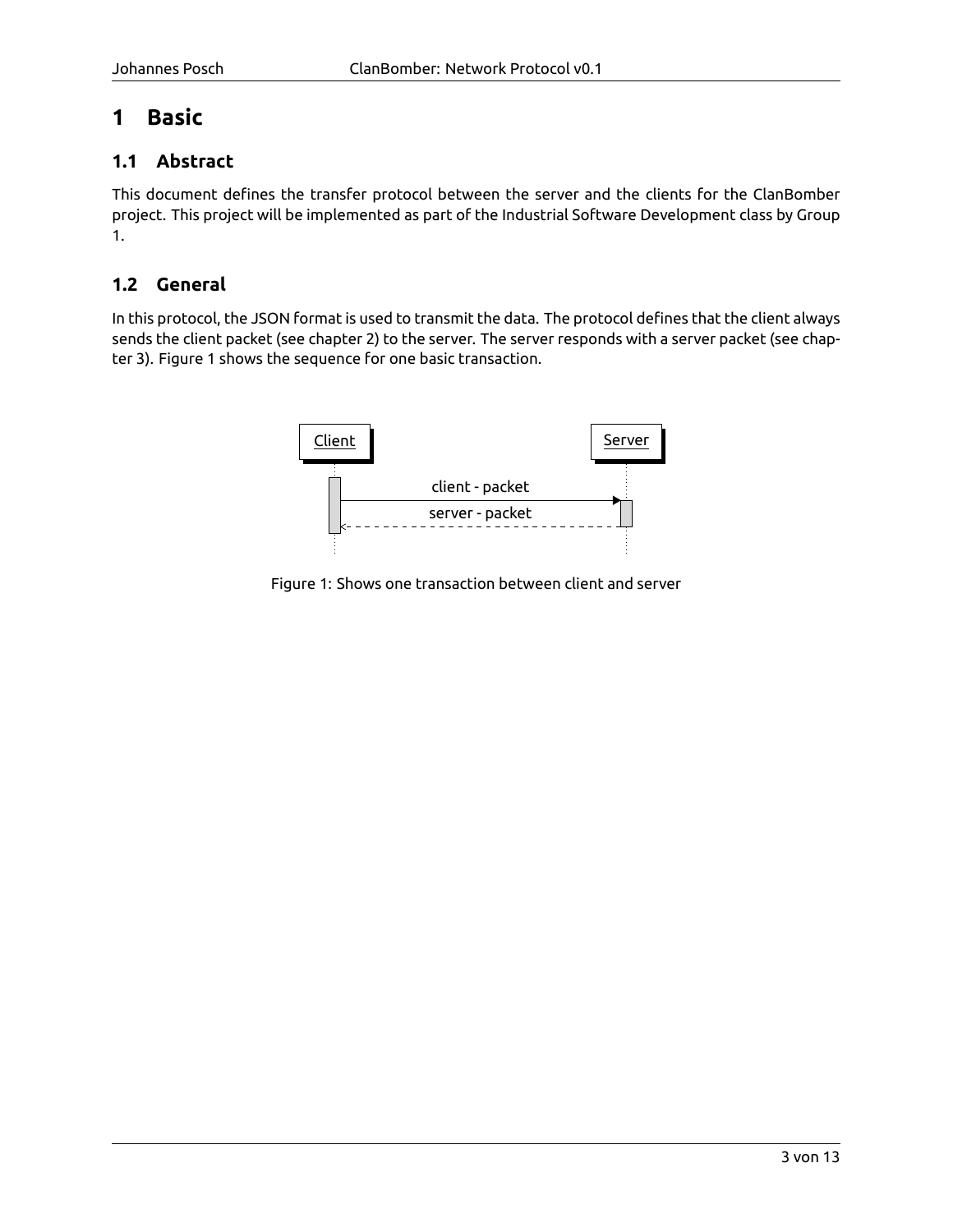## <span id="page-3-0"></span>**2 Client - Packet**

The client - packet whose structure is described in Listing [1](#page-3-5) is sent from the client to the server. The packet describes the player's input by a state value. The state also supports an idle state, which informs the server about the presence of the user so that the player continues to receive updates from the server.

```
1 \t{}2 " state ": <input−state >,
3 "bomb": <bomb-state>
4 }
```
Listing 1: client – packet

#### <span id="page-3-1"></span>**2.1 Key definition**

```
2.1.1 "state": [integer]
```
The "state" key describes the player's input. The *< input − state >* placeholder is replaced by an integer - value with the meaning defined as follows:

- 0: (idle)
- 1: (move) up
- 2: (move) down
- 3: (move) left
- 4: (move) right

#### <span id="page-3-3"></span>**2.1.2 "bomb": [integer]**

The "bomb" key describes whether a bomb should be placed or not. The *< bomb − state >* placeholder is replaced by an integer - value with the meaning defined as follows:

- 0: (idle)
- 1: place bomb

#### <span id="page-3-4"></span>**2.2 Example**

```
1 \quad2 " state ": 1,
3 " bomb ": 0,
\overline{4}
```
Listing 2: client – packet example

Listing [2](#page-3-6) shows an example of a client packet that can be sent to the server. This packet transmits the information that the player has pressed the move up key.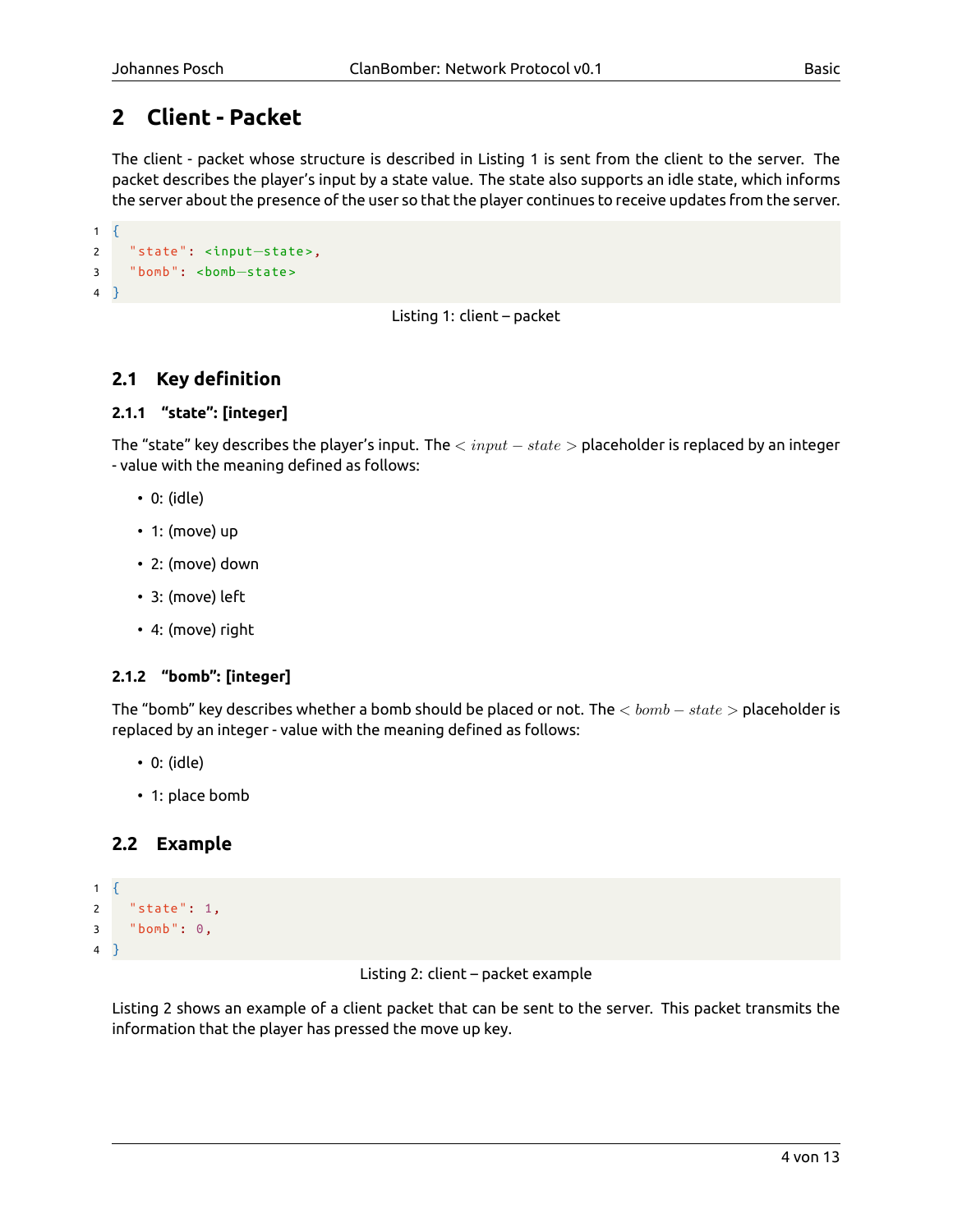## <span id="page-4-0"></span>**3 Server - Packet**

The server - packet whose structure is described in Listing [3](#page-4-4) is sent from the server to the client. The packet describes the current state of the game.

```
1 \quad2 "id": <id >,
3 " state ": <game−state >,
4 " timeout ": <timeout−time >,
5 " field ": <field−definition >,
6 " players ": <players−definition >,
    7 " bombs ": <bombs−definition >,
8 " flames ": <flames−definition >
9 }
```
Listing 3: server – packet

#### <span id="page-4-1"></span>**3.1 Key definition**

#### <span id="page-4-2"></span>**3.1.1 "id": [integer]**

This key specifies the ID of the client alias of the player who receives this package. This identification number is created by the server when a new client connects. The *< id >* placeholder is replaced by an integer - value.

```
1 \quad2 "id": 1
3 }
```
Listing 4: id example

#### <span id="page-4-3"></span>**3.1.2 "state": [integer]**

The "state" key indicates the current status of the game logic. This indicates whether the game logic is ready for a new game, whether a game is currently active, or whether the results are currently being announced. The three modes are described in chapter [4.](#page-9-0) The *< game − state >* placeholder is replaced by an integer - value with the meaning defined as follows:

- 0: *pre-game-phase*; waiting for a new game
- 1: *in-game-phase*; actually running a game
- 2: *post-game-phase*; showing the results.

```
1 \quad2 " state ": 1
3 }
```
Listing 5: state example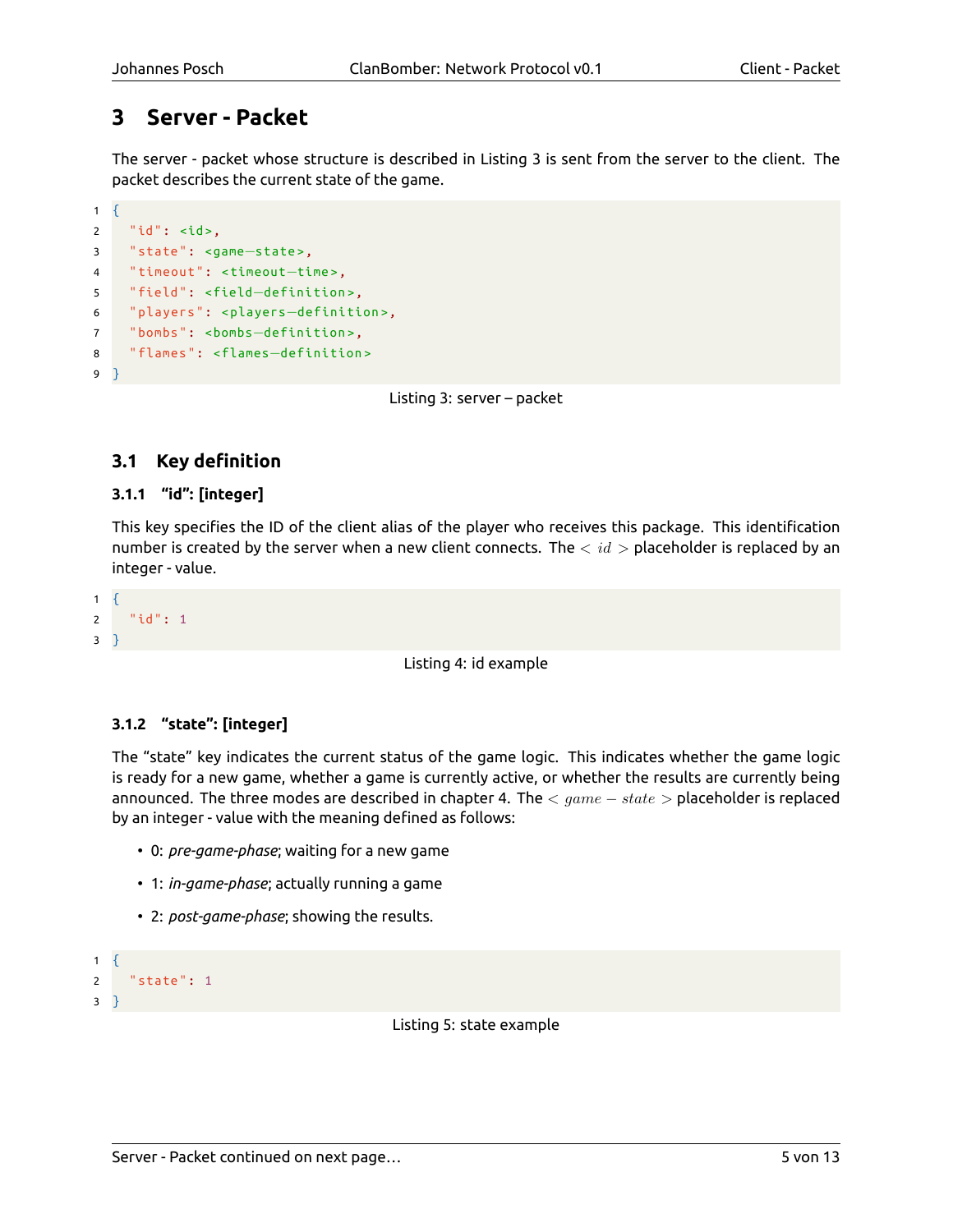#### <span id="page-5-0"></span>**3.1.3 "timeout": [integer]**

Wenn der Timeout während der phase ausläuft und das Spiel noch nicht beendet wurde, dann wird das Spielfeld eingeschränkt bis ein Spieler übrig bleibt.

The "timeout" key outputs the remaining time for the current status. After this time has elapsed, the status of the game logic is changed. If the timeout expires during the *in-game-phase* state and the game has not yet ended, the playing field is restricted until one player remains. The *< timeout−time >* placeholder is replaced by an integer - value which indicates the timeout in seconds.

```
1 \quad {
2 " timeout ": 10
3 }
```
Listing 6: timeout example

#### <span id="page-5-1"></span>**3.1.4 "field": [array(array(integer))]**

The "field" key describes the composition of the playing field. The value of this key is a two-dimensional array, which has the size *mxm*. In Listing [7](#page-5-2) the structure of the array is represented, where the value *m* = 3 is assumed.

```
1 \quad2 " field ": [
3 \left[ <f>; st>1, st>1, st>1 \right],4 [<f>, <f>, <f>],
5 \lceil < f >, \quad < f >, \quad < f > \rceil6 ]
7 }
```
Listing 7: field specification

This two-dimensional array contains characters that represent which elements should be displayed on this field in the game. The *< f >* placeholder is replaced by an integer - value, with the meaning defined as follows:

- 0: empty field
- 1: static; undestroyable block
- 2: dynamic; destroyable block
- 3: item; more bombs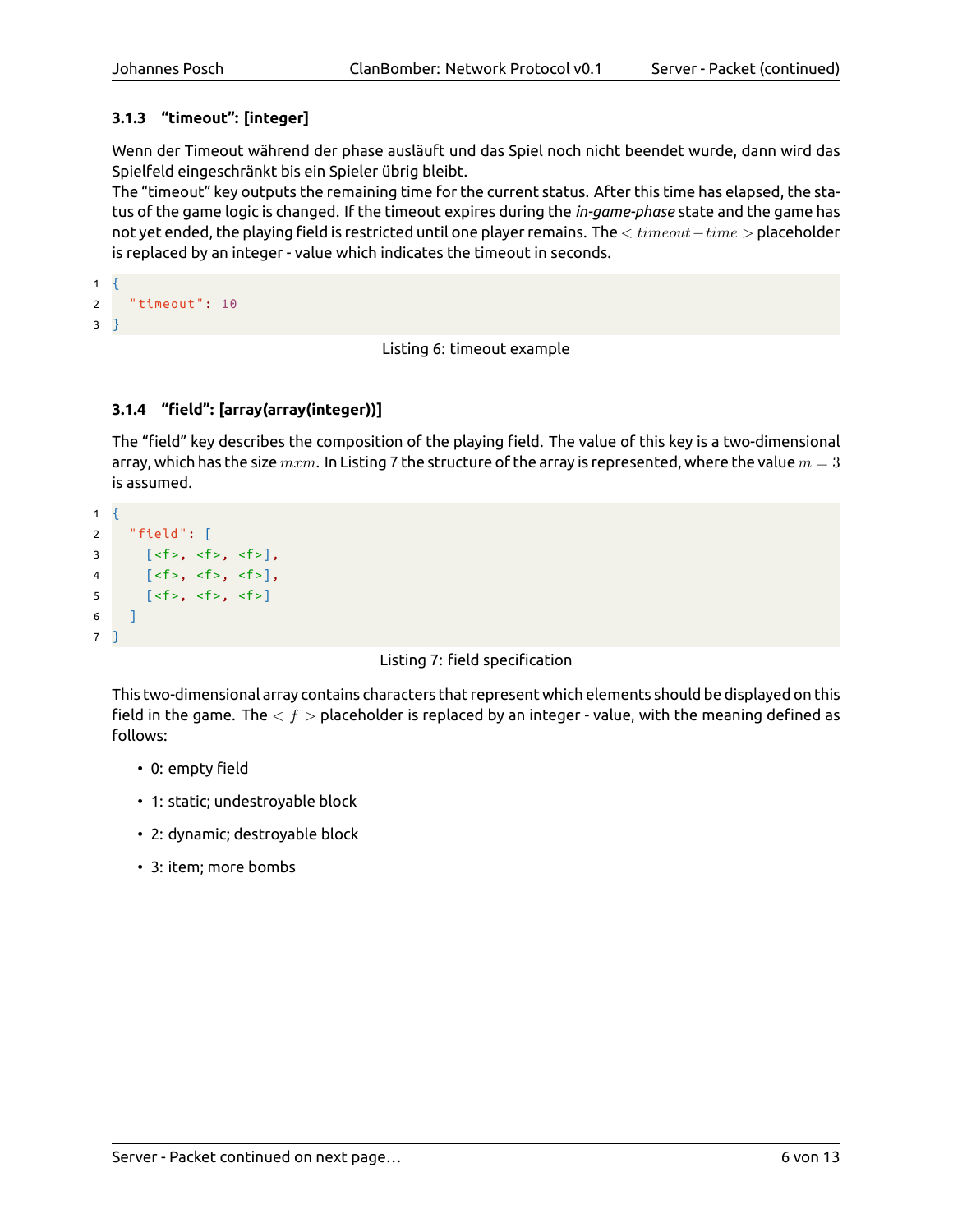```
1 \quad2 " field ": [
3 [0, 0, 0],
4 [0, 1, 2],
5 [0, 0, 3]
6 ]
7 }
```
Listing 8: field example

#### <span id="page-6-0"></span>**3.1.5 "players": [array(player)]**

The "players" key describes the state and position of the players playing in the game. In the different states of game logic, the meaning of this key can be different. The different meanings can be found in the chapter [4](#page-9-0). Listing [9](#page-6-1) shows the structure of the array, whith two players.

```
1 \quad {
2 " players ": [
3 {"id": <id >, "x": <x>, "y": <y>, " live ": <live >},
4 {"id": <id >, "x": <x>, "y": <y>, " live ": <live >}
5 ]
6 }
```


A player is described by his id, his position and his life. In the following the meaning of a user's keys is described:

- "id": This is the identification number of a character. If this value and the value of the main key "id" match, it is your own figure. The placeholder *< id >* is replaced by an integer - value.
- "x": This is the X coordinate of the player on the field. The placeholder *< x >* is replaced by a float - value.
- "y": This is the Y coordinate of the player on the field. The placeholder *< y >* is replaced by a float value.
- "live": This is the remaining life of the player. With the value 0 the player is already eliminated. The placeholder *< live >* is replaced by an integer - value.

```
1 \quad2 " players ": [
3 {"id": 0, "x": 3.2, "y": 36.0, " live ": 5},
4 {"id": 1, "x": 2.4, "y": 5.5, " live ": 3}
5 ]
6 }
```
Listing 10: players example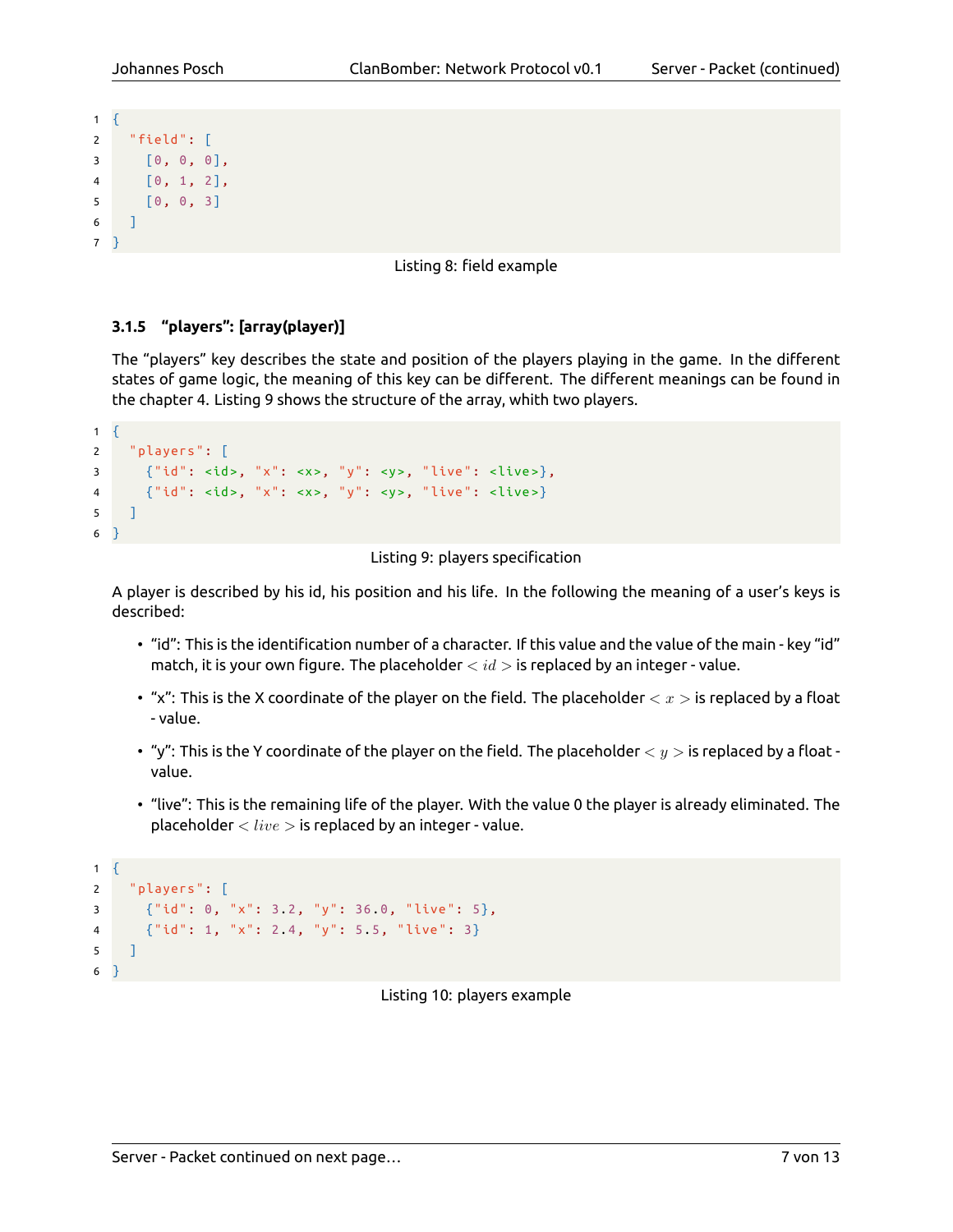#### <span id="page-7-0"></span>**3.1.6 "bombs": [array(bomb)]**

The "bombs" key describes an array that defines the status and position of the bombs on the field. In Listing [11](#page-7-2) the structure of the array with two bombs is shown.

```
1 \quad2 " bombs ": [
3 \{ "id": <id>, "x": <x>, "y": <y>, "timeout": <timeout>},
4 {"id": <id >, "x": <x>, "y": <y>, " timeout ": <timeout >}
5 \mid \cdot \cdot \cdot \cdot6 }
```
#### Listing 11: bombs specification

A bomb is described by the id of the player who placed the bomb, its position and the timeout until the bombs is going to burst. In the following the meaning of a bomb's keys is described:

- "id": This is the identification number of the player, who placed the bomb. If this value and the value of the main - key "id" match, it is your own figure. The placeholder *< id >* is replaced by an integer - value.
- "x": This is the X coordinate of the bomb on the field. The placeholder *< x >* is replaced by a float value.
- "y": This is the Y coordinate of the bomb on the field. The placeholder *< y >* is replaced by a float value.
- "timeout": This is the remaining time until the bomb is going to burst in seconds. With the value 0 the bomb just detonated. The placeholder *< timeout >* is replaced by an integer - value.

```
1 \t{}2 "bombs": [
3 {"id": 0, "x": 3.0, "y": 4.5, " timeout ": 3},
4 {"id": 0, "x": 3.9, "y": 2.0, " timeout ": 4}
5 \mid \cdot \cdot \cdot \cdot6 }
```
Listing 12: bombs example

#### <span id="page-7-1"></span>**3.1.7 "flames": [array(flame)]**

The "flames" key describes the position of the flames on the playing field. Listing [13](#page-7-3) shows the structure of the array for two flames.

```
1 \quad \{2 " flames ": [
3 {"id": <id>, "x": <x>, "y": <y>, "timeout": <timeout>},
4 {"id": <id >, "x": <x>, "y": <y>, " timeout ": <timeout >}
5 \mid \cdot \cdot \cdot \cdot6 }
```
Listing 13: flames specification

A flame is described by the id of the player who placed the bomb, its position and the timeout until the flame is gone. In the following the meaning of a flame's keys is described: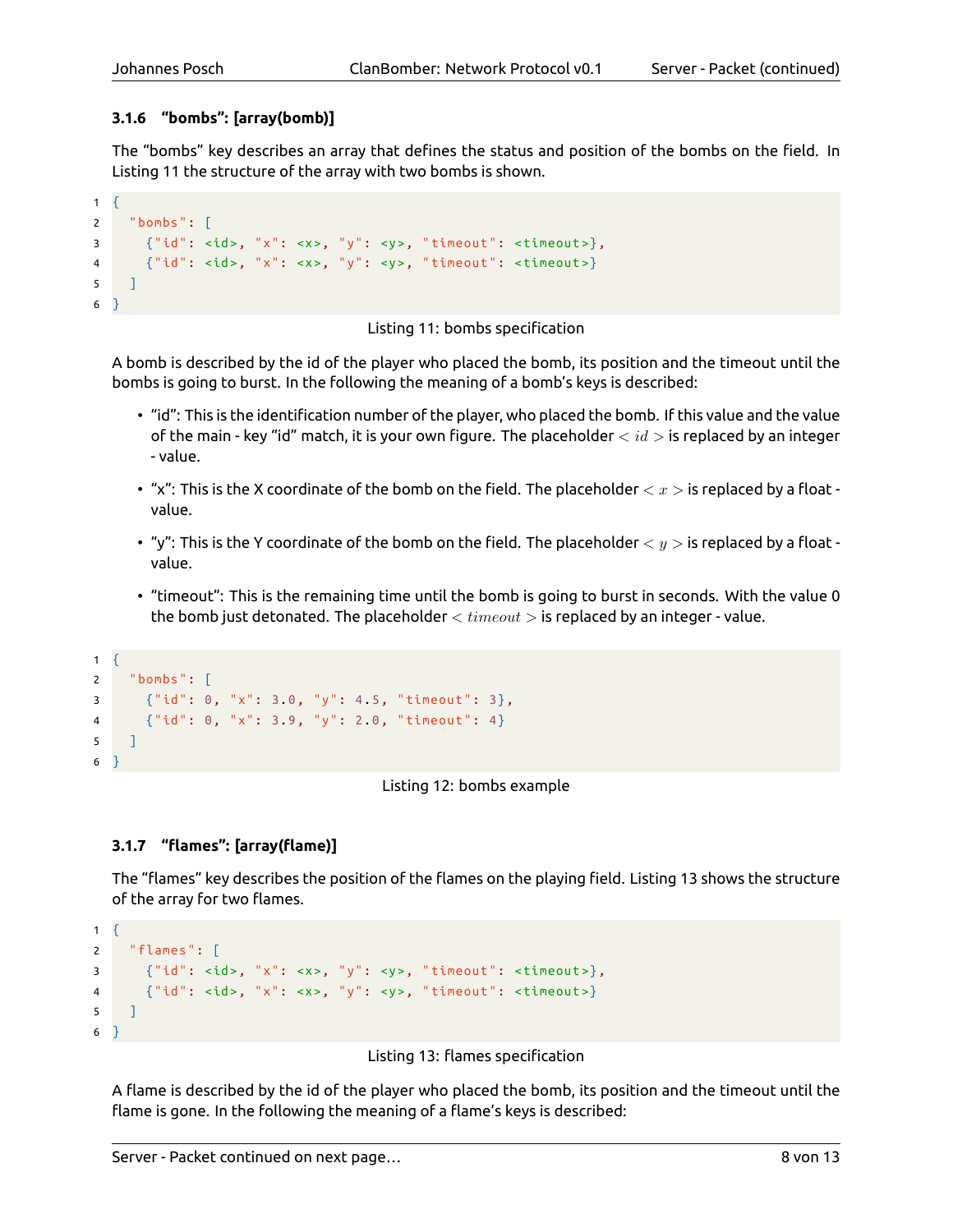- "id": This is the identification number of the player, who placed the bomb. If this value and the value of the main - key "id" match, it is your own figure. The placeholder *< id >* is replaced by an integer - value.
- "x": This is the X coordinate of the flame on the field. The placeholder *< x >* is replaced by a float value.
- "y": This is the Y coordinate of the flame on the field. The placeholder  $$  is replaced by a float value.
- "timeout": This is the remaining time until the bomb is going to burst in seconds. The value 0 will not be sent to the clients, because then the bomb is gone. The placeholder *< timeout >* is replaced by a float - value.

```
1 \quad2 " flames ": [
3 {"id": 0, "x": 44.3, "y": 32.3, " timeout ": 0.4},
4 {"id": 1, "x": 2.0, "y": 55.3, " timeout ": 0.6}
5 \quad 16 }
```
Listing 14: flames example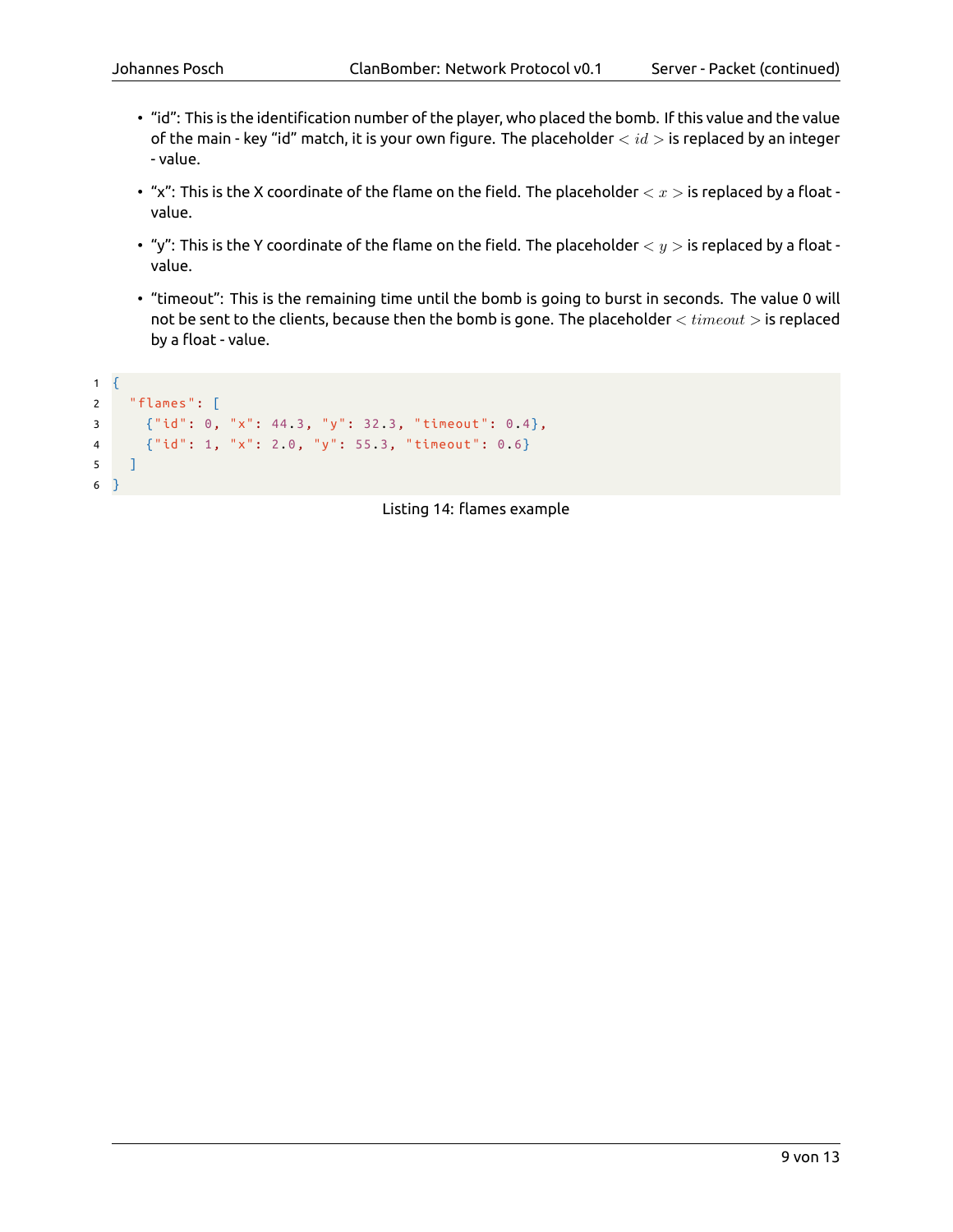### <span id="page-9-0"></span>**4 Gamemode**

The game is played in three different modes.

- 1. *pre-game-phase*
- 2. *in-game-phase*
- 3. *post-game-phase*

The different modes are initiated or terminated by the server. The current mode of the game can be found in the "state" key of the server - packet. In the different modes the fields of the server - packet have different meanings. These are described here.

#### <span id="page-9-1"></span>**4.1 pre-game-phase**

In the *pre-game-phase* the game mode waits for the players who want to join for the next round. During this phase, the main keys have the following meaning:

- "id": standard meaning
- "state": standard meaning
- "timeout": standard meaning
- "field": standard Meaning
- "players": In this array the players are returned who will play in the next round. The player values x,y,live have no meaning in this mode and will therefore not be sent
- "bombs": This key has no meaning and will therefore not be sent.
- "flames": This key has no meaning and will therefore not be sent.

<span id="page-9-2"></span>Listing [15](#page-9-2) shows an example package for this mode.

```
1 \quad2 "id": 1,
3 " state ": 1,
4 " timeout ": 0,
5 " field ": [
6 [0, 0, 0],
7 [0, 1, 2],
8 [0, 0, 3]
9 ],
10 " players ": [
11 {"id": 1},
12 {"id": 2}
13 \mid \cdot \cdot \cdot \cdot14 }
```
Listing 15: server – packet example for *pre-game-phase*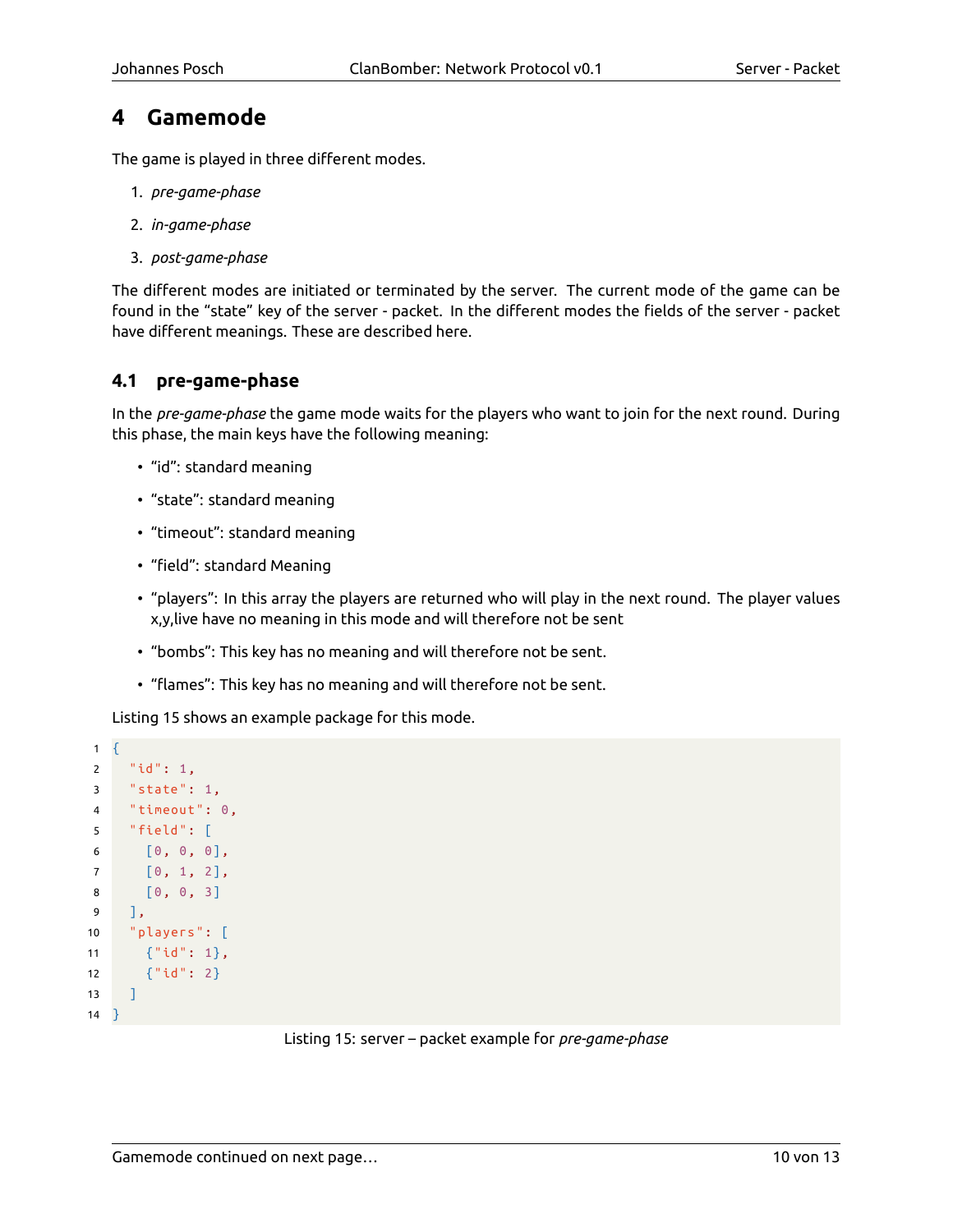#### <span id="page-10-0"></span>**4.2 in-game-phase**

In the *in-game-phase* mode the game is currently active and executed. Clients who connect to the server in this mode will receive information about the game, but will not be able to play. This is also noticed by the fact that the ID of the player is not present in the "users" array of the server - packet. During this phase, the main keys all have the standard meaning. Listing [16](#page-10-2) shows an example package for this mode.

```
1 \quad2 "id": 1,
3 " state ": 1,
4 " timeout ": 85,
5 " field ": [
6 [0, 0, 0],
7 \t\t [0, 1, 2],8 [0, 0, 3]
9 ],
10 " players ": [
11 {"id": 0, "x": 3.2, "y": 36.0, " live ": 5},
12 {"id": 1, "x": 2.4, "y": 5.5, " live ": 3}
13 ],
14 " bombs ": [
15 {"id": 0, "x": 3.0, "y": 4.5, " timeout ": 3},
16 {"id": 0, "x": 3.9, "y": 2.0, " timeout ": 4}
17 \quad \boxed{}18 " flames ": [
19 {"id": 0, "x": 44.3, "y": 32.3, " timeout ": 0.4},
20 {"id": 1, "x": 2.0, "y": 55.3, " timeout ": 0.6}
21 ]
22 }
```
Listing 16: server – packet example for *in-game-phase*

#### <span id="page-10-1"></span>**4.3 post-game-phase**

In the *post-game-phase* mode, the winner statistics of the last game are displayed. As in the *in-game-phase*, the following applies here Mode that players can connect but do not show up here yet. During this phase, the main keys have the following meaning:

- "id": standard meaning
- "state": standard meaning
- "timeout": standard meaning
- "field": standard Meaning
- "players": In this array the players are returned sorted by their rank. The player values x,y,live have no meaning in this mode and will therefore not be sent
- "bombs": This key has no meaning and will therefore not be sent.
- "flames": This key has no meaning and will therefore not be sent.

Listing [17](#page-11-0) shows an example package for this mode.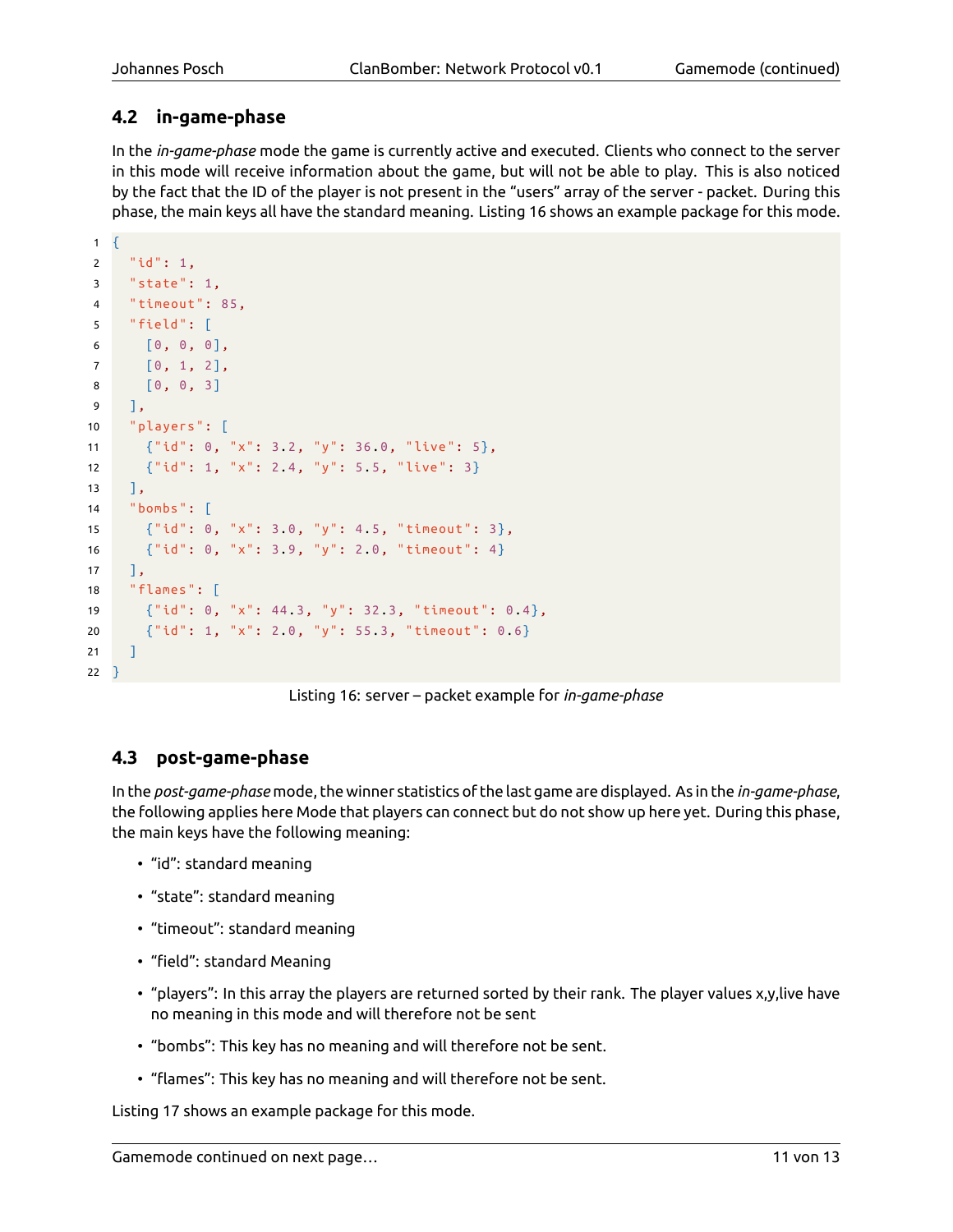<span id="page-11-0"></span>

| 1              | Ł |                                                   |
|----------------|---|---------------------------------------------------|
| 2              |   | "id": 1,                                          |
| 3              |   | "state": $1,$                                     |
| 4              |   | "timeout": 85,                                    |
| 5              |   | "field": [                                        |
| 6              |   | [0, 0, 0],                                        |
| $\overline{7}$ |   | $\left[\begin{matrix}0\\1\\2\end{matrix}\right],$ |
| 8              |   | $\begin{bmatrix} 0, 0, 3 \end{bmatrix}$           |
| 9              |   | 1,                                                |
| 10             |   | "players": [                                      |
| 11             |   | ${ "id": 0},$                                     |
| 12             |   | ${T"id": 1}$                                      |
| 13             |   | 1                                                 |
| 14             |   |                                                   |

Listing 17: server – packet example for *post-game-phase*